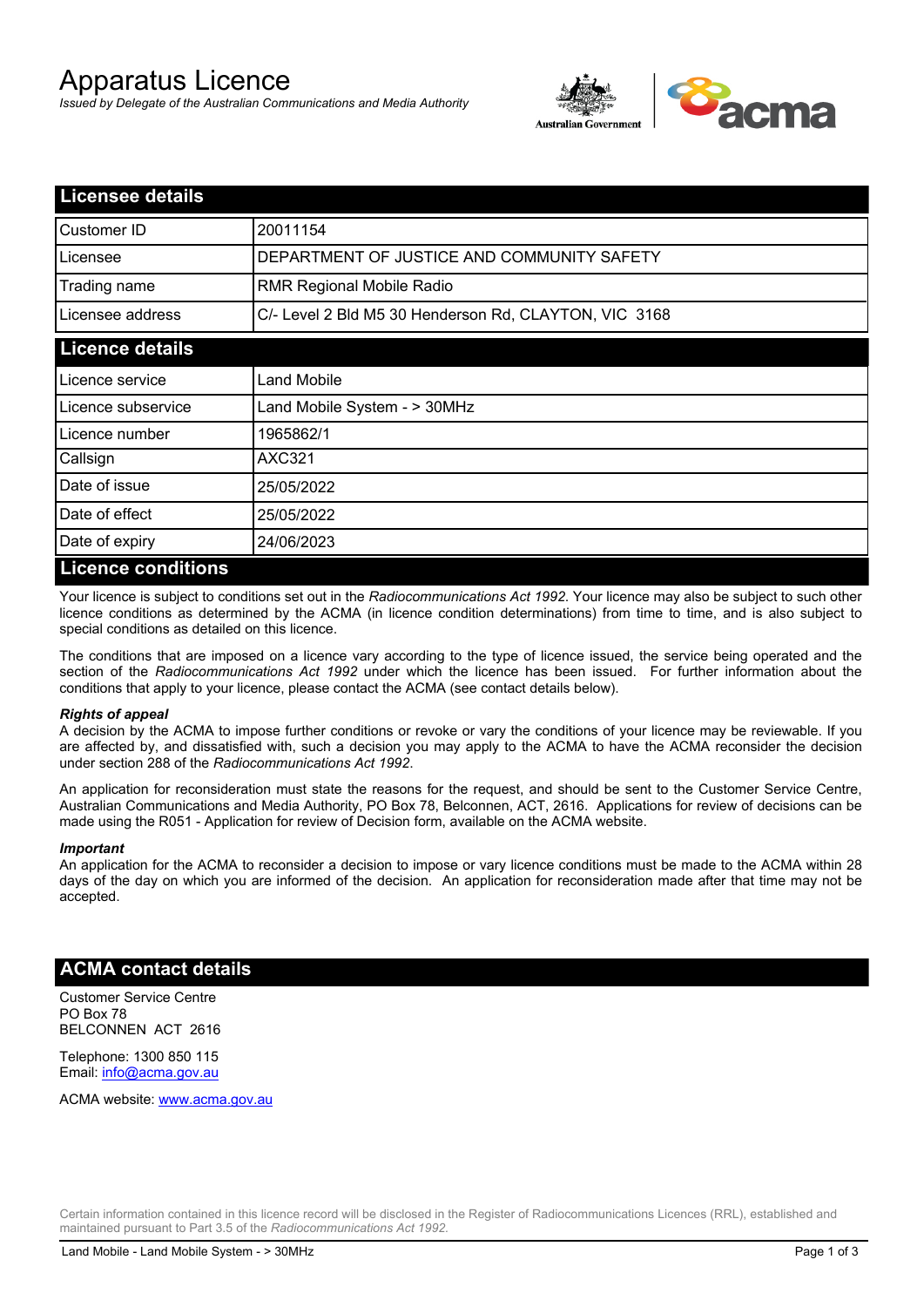# **Advisory Notes applying to licence no.: 1965862/1**

Conditions applicable to the operation of Land Mobile System station(s) authorised under this licence can be found in the Radiocommunications Licence Conditions (Apparatus Licence) Determination and the Radiocommunications Licence Conditions (Land Mobile Licence) Determination. Copies of these determinations are available from the ACMA and from the ACMA home page (www.acma.gov.au).